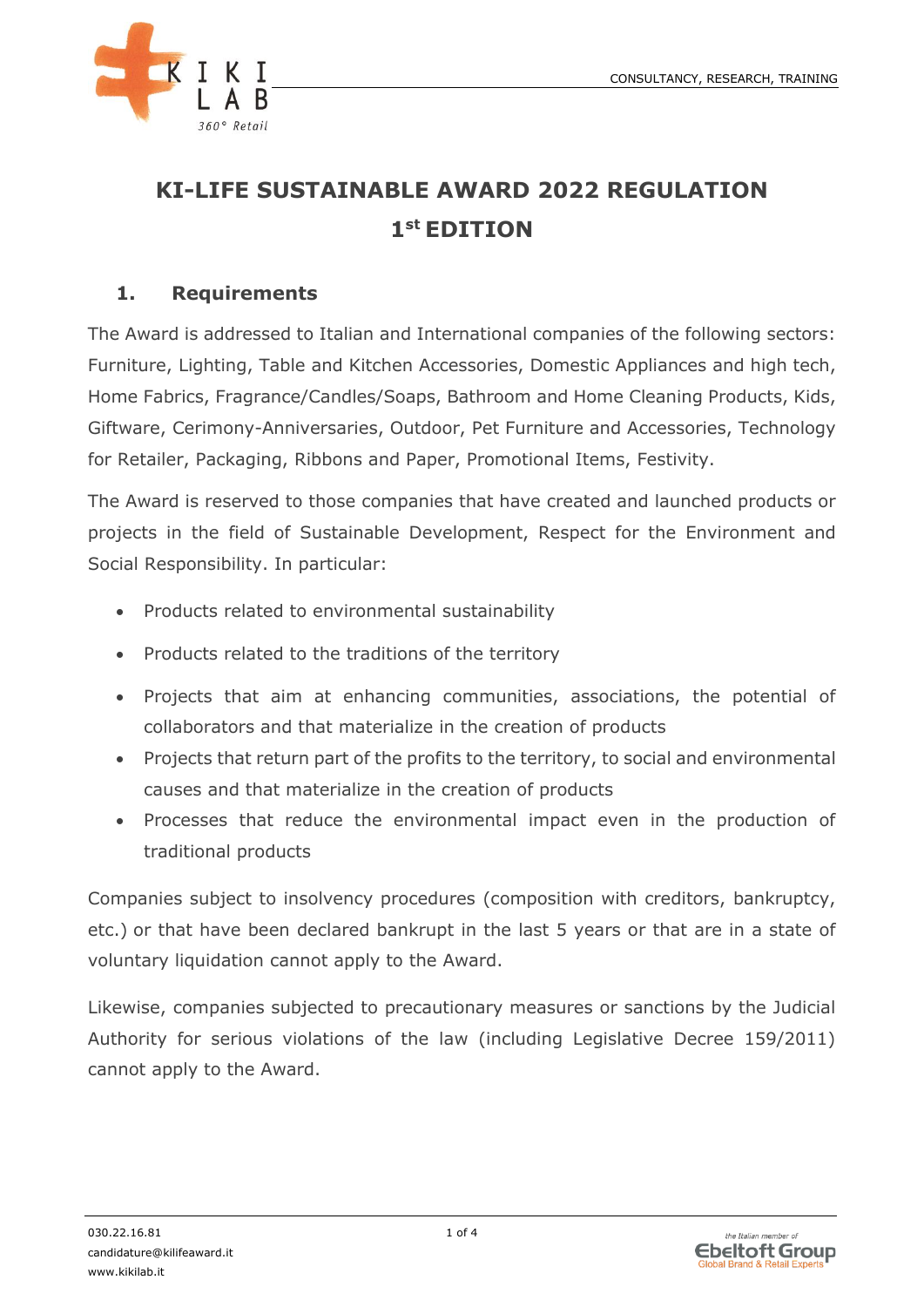

## **2. How to participate**

Applications must be received **by 12 PM on 10th December 2021**. Data and the requested material must be sent by filling in the appropriate form on the website dedicated to the event (www.KiLifeSustainableAward.it).

- Application and participation are free
- Incomplete applications will not be taken into consideration
- The participation to the Award implies the unconditional acceptance of these regulations
- The submitted products will be exhibited in the Ki-Life stands in the different pavilions of the Fair at Homi in January 2022. The selected companies are asked to send the product to Ki-Life within January  $15<sup>th</sup>$ , 2022 (data and place will be confirmed at a later time) to be exhibited in the stand dedicated to the Award. More details will be provided after the application.

### **3. The Jury**

The Jury is composed of entrepreneurs, managers, professionals and experts in retail and innovation in the field of sustainability. The complete list is available in the section 'Jury' of the Award website [\(www.kilifesustainableaward.it\)](http://www.kilifesustainableaward.it/).

The Jury will evaluate the eligibility of the product to the application.

The Jury will analyze the submitted products exhibited in the pavilion and then will meet to decide the winners.

#### **4. Rewards and benefits**

The awards will take place during a dedicated event organized at Homi Fair 2022. The winners will be given a personalized plate, there are no cash prizes or valuables. The winners will enjoy the following benefits:

- wide visibility on the different communication channels: media partner, organizers' websites, mailing, social channels and during the several events by Kiki Lab
- the submitted products will be exhibited in the Ki-Life stands in the different pavilions of the Fair at Homi in January 2022

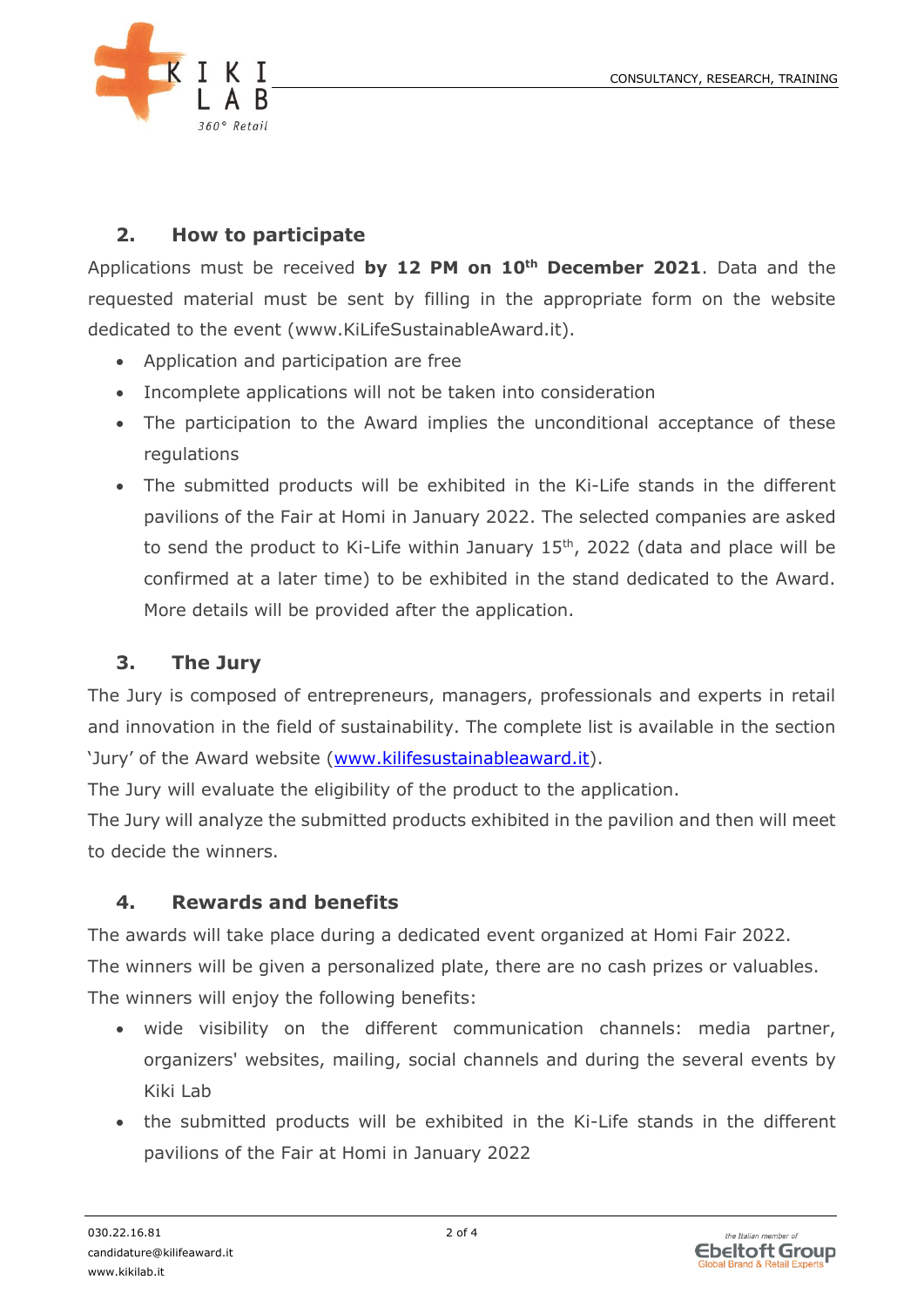

• publication of an article dedicated to the Award in the Casa Stile magazine, giving relevance and visibility to the winners of the KI-LIFE Sustainable Award

# **5. Trademark**

KI-LIFE Sustainable Award is a registered trademark managed by Kiki Lab and can be used only with the written provision of Kiki Lab. All the collected data will be treated in compliance with the current legislation and the law on privacy.

# **6. Information and assistance**

Phone number +39.030.22.16.81 [candidature@Kilifeaward.it](mailto:candidature@Kilifeaward.it)

# **7. Online application form**

The following data and information on the product and on the company will be required in the online form:

#### **a. Company Data**

- Company name
- Address
- City
- ZIP code
- Province
- Company website

#### **b. Product/Project data**

- Name of the product/project
- Name and surname of the contact person
- Phone number of the contact person
- Email of the contact person
- Project description highlighting its sustainable features (maximum 600 characters) *Optional*
- A pdf document with the presentation of the product/project that explains its sustainability features and the intended use (maximum 8 Mb)